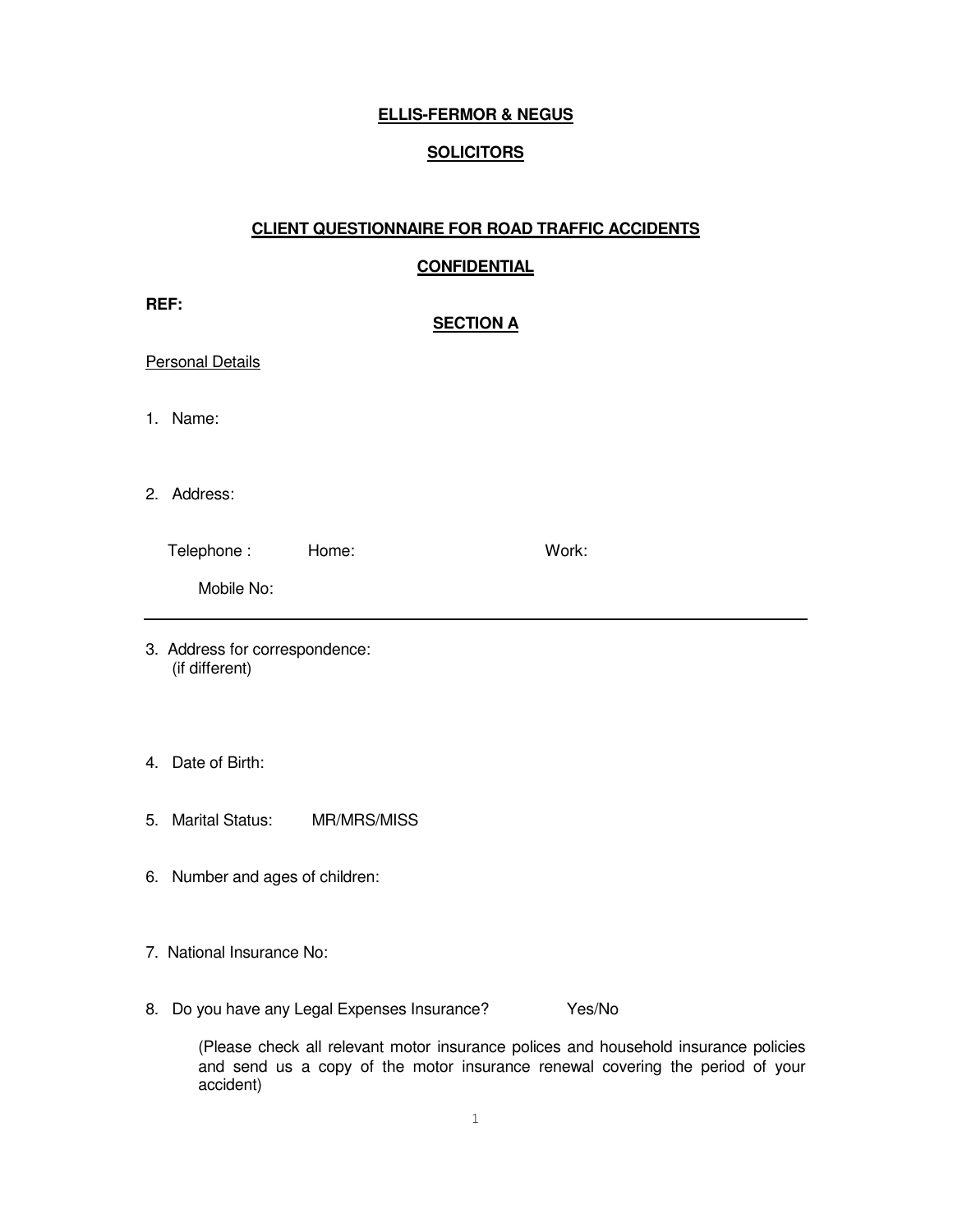#### SECTION B

\_\_\_\_\_\_\_\_\_\_\_\_\_\_\_\_\_\_\_\_\_\_\_\_\_\_\_\_\_\_\_\_\_\_\_\_\_\_\_\_\_\_\_\_\_\_\_\_\_\_\_\_\_\_\_\_\_\_\_\_\_\_\_\_\_\_\_\_\_\_\_\_\_\_\_

\_\_\_\_\_\_\_\_\_\_\_\_\_\_\_\_\_\_\_\_\_\_\_\_\_\_\_\_\_\_\_\_\_\_\_\_\_\_\_\_\_\_\_\_\_\_\_\_\_\_\_\_\_\_\_\_\_\_\_\_\_\_\_\_\_\_\_\_\_\_\_\_\_\_\_

\_\_\_\_\_\_\_\_\_\_\_\_\_\_\_\_\_\_\_\_\_\_\_\_\_\_\_\_\_\_\_\_\_\_\_\_\_\_\_\_\_\_\_\_\_\_\_\_\_\_\_\_\_\_\_\_\_\_\_\_\_\_\_\_\_\_\_\_\_\_\_\_\_\_\_

#### **Accident Details**

- 1. Date of Accident:
- 2. Time of accident:
- 3. Location of accident:
- 4. Description of how the accident occurred:

Please provide a sketch plan of the location and include all relevant road markings, signs, positions of vehicles and estimates of distances)

Please use opposite page if necessary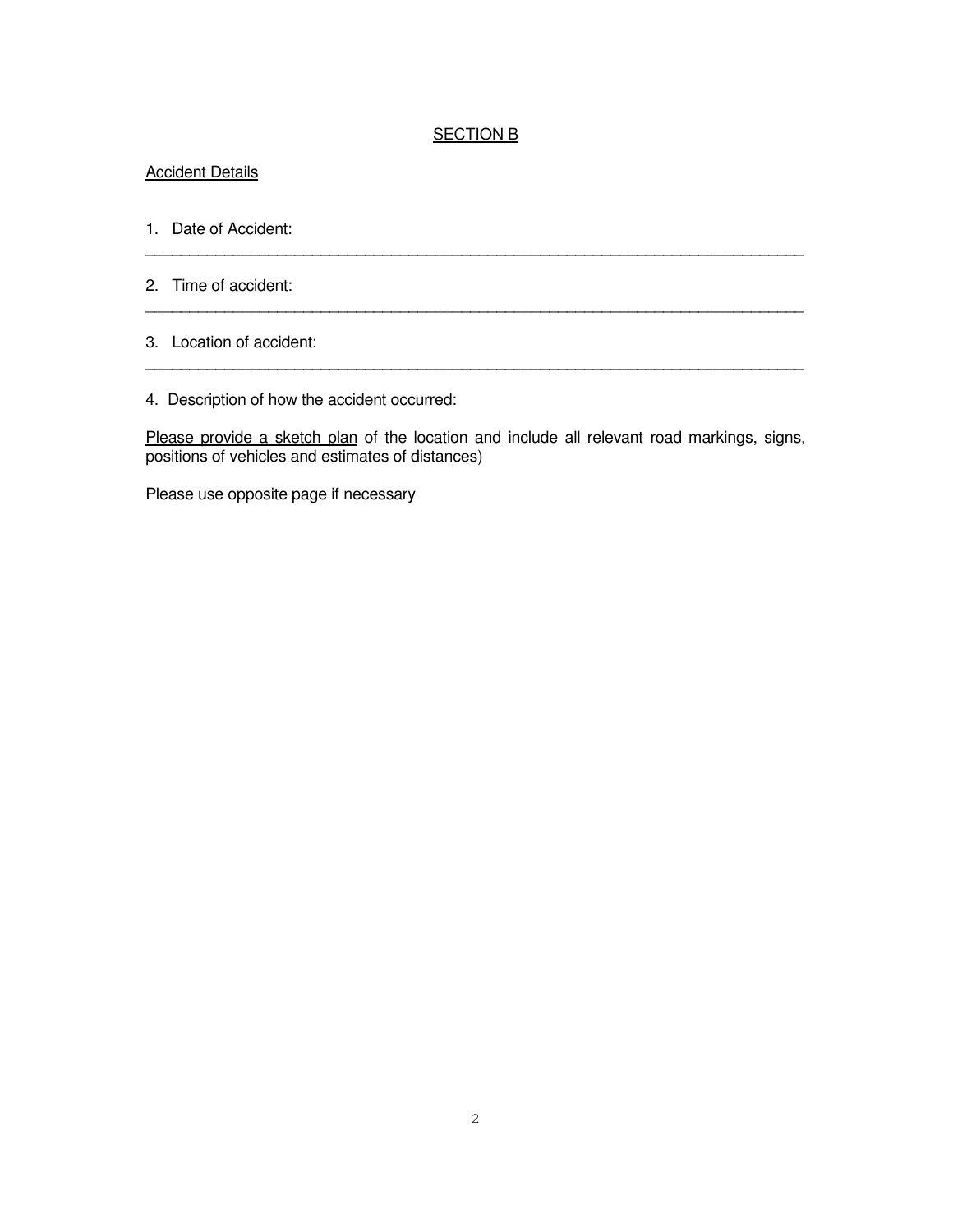SECTION B cont……..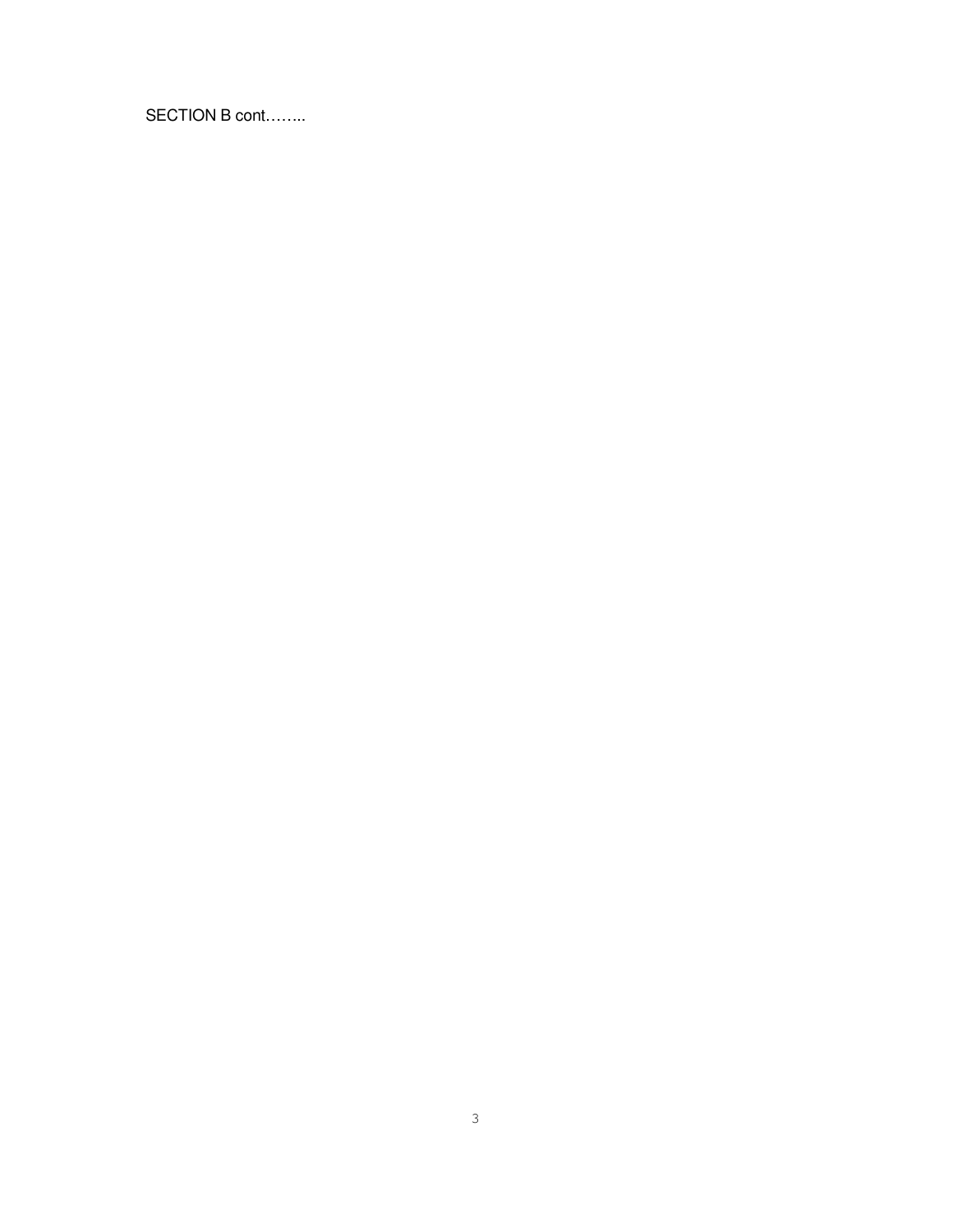5. Who or what do you consider was to blame for your accident?

Please explain why:

|     | 6. Was the accident reported to<br>the Police?<br>If the answer is yes, please give<br>name and address of Police Station<br>the matter was reported to. | YES/NO |    |  |
|-----|----------------------------------------------------------------------------------------------------------------------------------------------------------|--------|----|--|
|     | 7. Did the Police attend the<br>scene of the accident?                                                                                                   | YES/NO |    |  |
|     | 8. Did the Police take any<br>statements?<br>If so, from whom?                                                                                           | YES/NO |    |  |
|     | 9. Please give details of all witnesses:                                                                                                                 |        |    |  |
|     | 1.                                                                                                                                                       | 2.     | 3. |  |
|     | Name                                                                                                                                                     |        |    |  |
|     | <b>Address</b>                                                                                                                                           |        |    |  |
| 10. | Registration number, type and<br>colour of your vehicle:                                                                                                 |        |    |  |

11. Name, address and claims reference of your insurance company:

Comprehensive/Third Party (please delete as appropriate)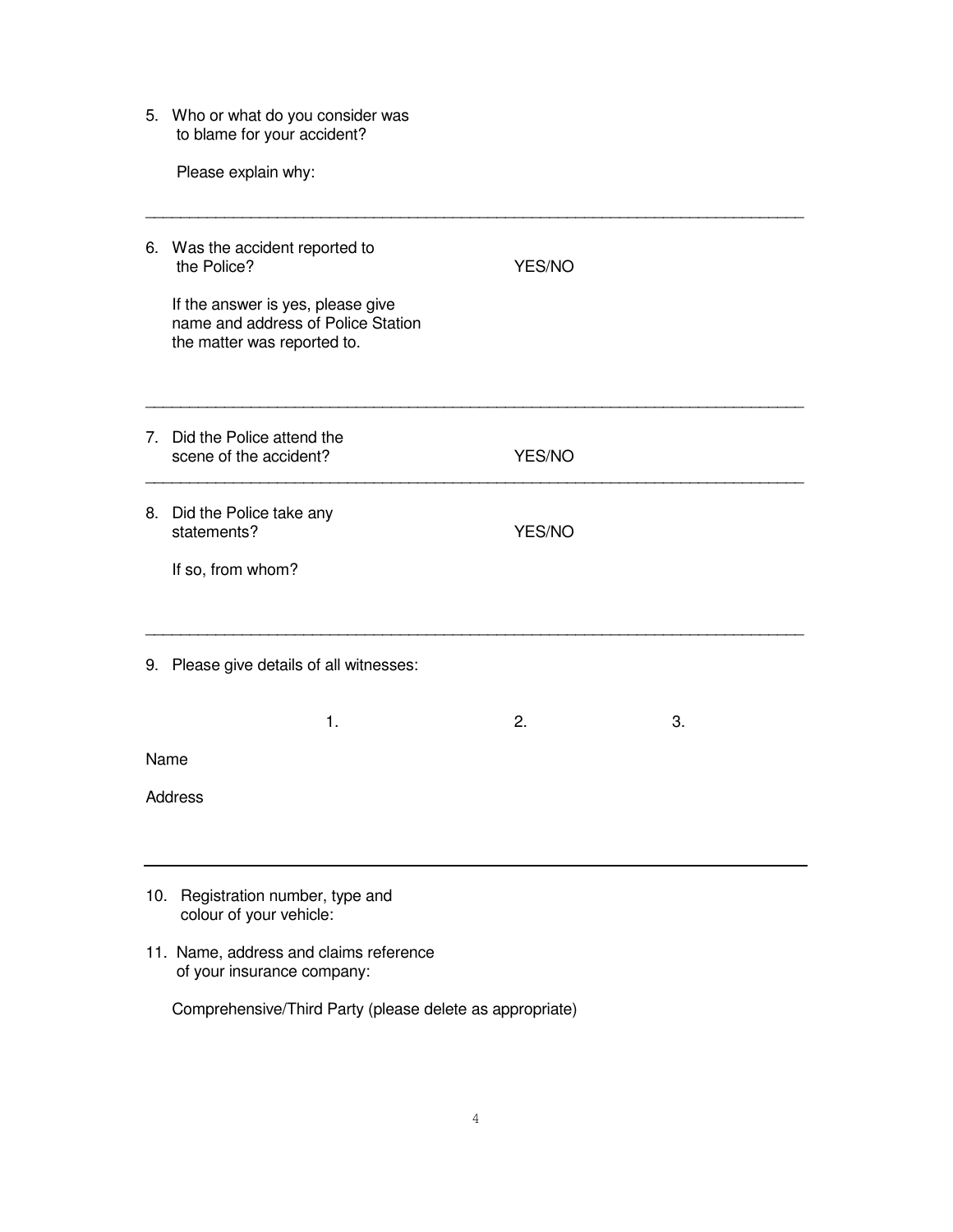12. Name and address of the other driver(s) involved in the accident:

| 13. Name and address and claims<br>reference of the other party's<br>insurance company: | Name:<br>Address: |        |
|-----------------------------------------------------------------------------------------|-------------------|--------|
|                                                                                         | Claim Ref:        |        |
| 14. Registration number, type and<br>colour of the other vehicle(s):                    |                   |        |
| 15. Did you take any photographs?<br>(If so please provide a copy)                      |                   | YES/NO |
| 16. Do you know whether or not the<br>other party is to be prosecuted<br>by the Police? |                   | YES/NO |
| 17. Were you wearing a seat belt?<br>If not please state the reason:                    |                   | YES/NO |
|                                                                                         |                   |        |

18. Please give details of any previous convictions, endorsements?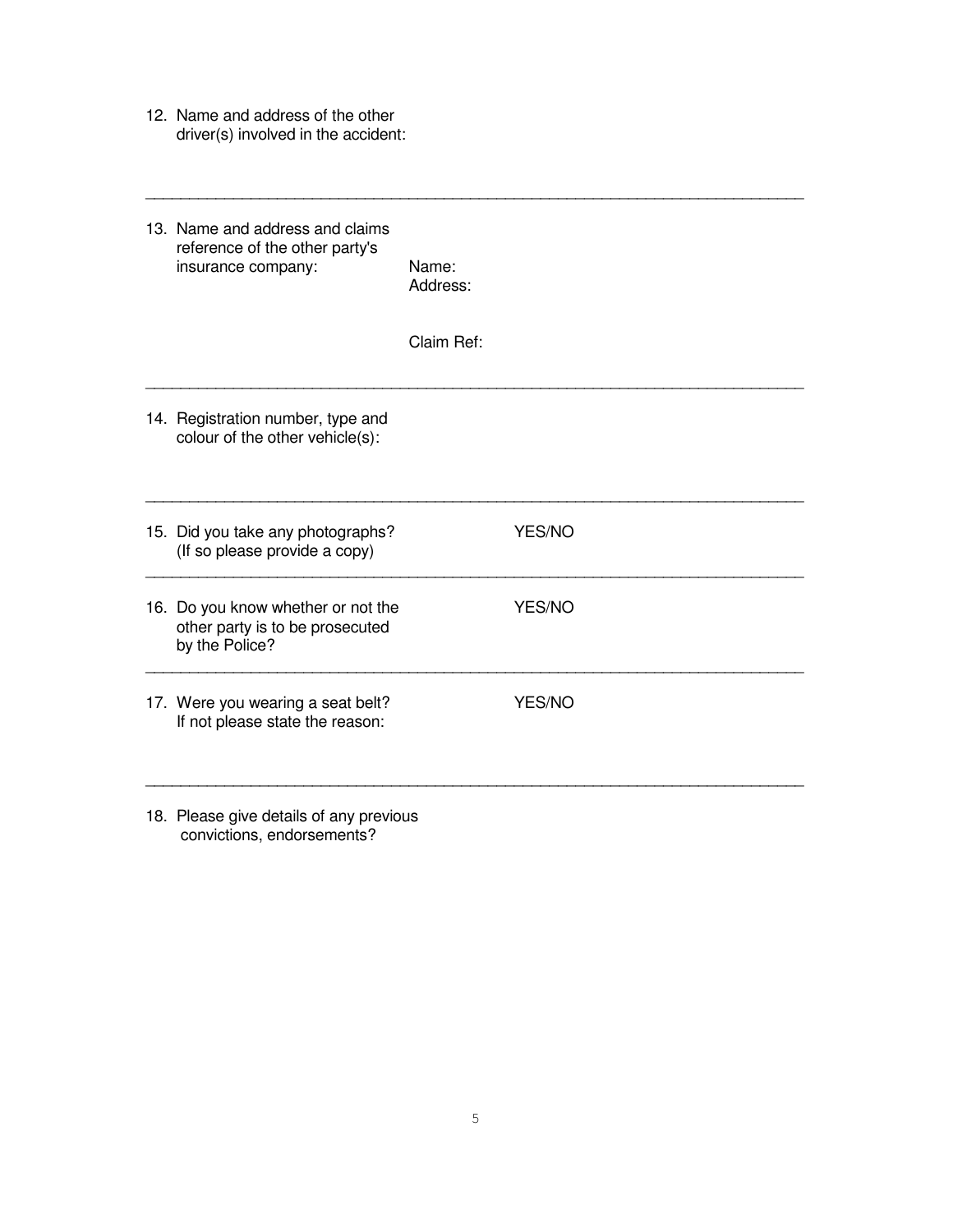## SECTION C

\_\_\_\_\_\_\_\_\_\_\_\_\_\_\_\_\_\_\_\_\_\_\_\_\_\_\_\_\_\_\_\_\_\_\_\_\_\_\_\_\_\_\_\_\_\_\_\_\_\_\_\_\_\_\_\_\_\_\_\_\_\_\_\_\_\_\_\_\_\_\_\_\_\_\_

\_\_\_\_\_\_\_\_\_\_\_\_\_\_\_\_\_\_\_\_\_\_\_\_\_\_\_\_\_\_\_\_\_\_\_\_\_\_\_\_\_\_\_\_\_\_\_\_\_\_\_\_\_\_\_\_\_\_\_\_\_\_\_\_\_\_\_\_\_\_\_\_\_\_\_

#### Vehicle Damage

- 1. (a) Damage to your vehicle:
	- (b) Value of vehicle at time of accident: £
- 2. Is vehicle a write off/repairable?
- 3. Details of damage to other vehicle(s):

4. Where is your vehicle at present?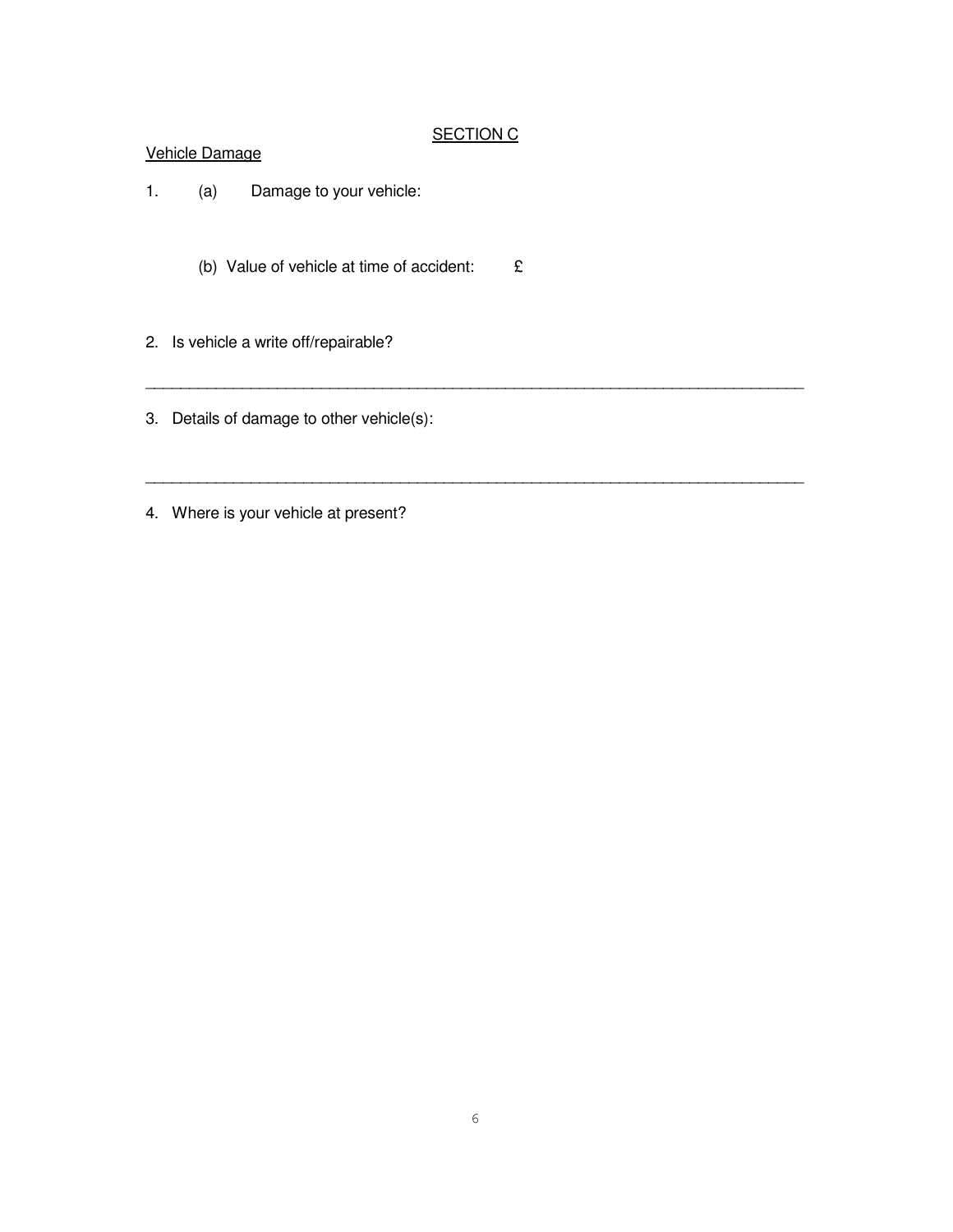# **SECTION D**

\_\_\_\_\_\_\_\_\_\_\_\_\_\_\_\_\_\_\_\_\_\_\_\_\_\_\_\_\_\_\_\_\_\_\_\_\_\_\_\_\_\_\_\_\_\_\_\_\_\_\_\_\_\_\_\_\_\_\_\_\_\_\_\_\_\_\_\_\_\_\_\_\_\_\_

\_\_\_\_\_\_\_\_\_\_\_\_\_\_\_\_\_\_\_\_\_\_\_\_\_\_\_\_\_\_\_\_\_\_\_\_\_\_\_\_\_\_\_\_\_\_\_\_\_\_\_\_\_\_\_\_\_\_\_\_\_\_\_\_\_\_\_\_\_\_\_\_\_\_\_

### **Medical**

- 1. Name and address of hospital attended:
- 2. Name and address of GP:
- 3. Injuries sustained:
- 4. Current injuries complained of:
- 5. Any previous similar injury?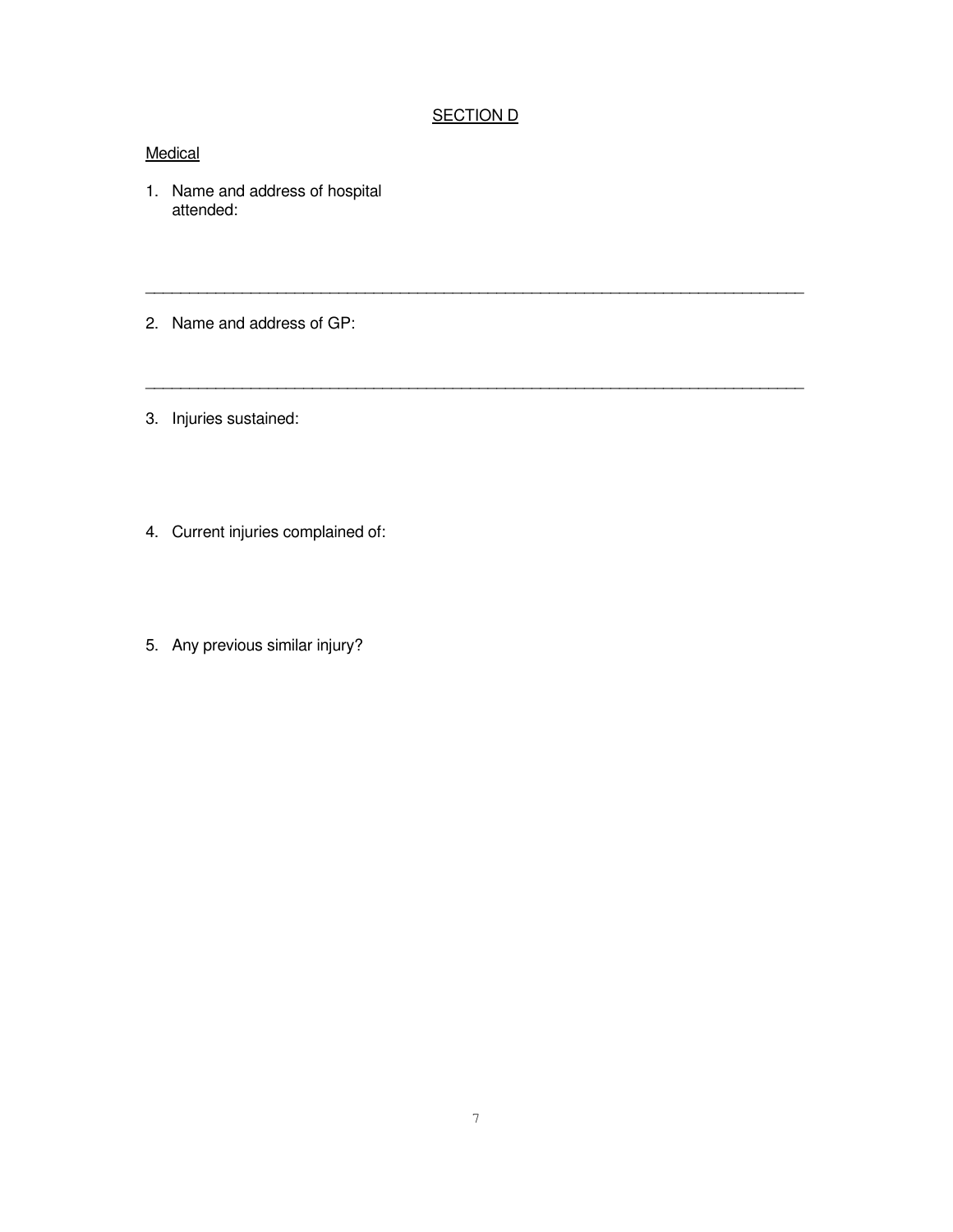# SECTION E

| <b>Employment Details</b> |                                                               |       |                |                |
|---------------------------|---------------------------------------------------------------|-------|----------------|----------------|
|                           | 1. Name and address of employers<br>at time of accident:      |       |                |                |
|                           | Date started:                                                 |       |                |                |
|                           | 2. Name and address of employers<br>now (if different):       |       |                |                |
|                           | Date started:                                                 |       |                |                |
|                           | 3. Name and address of person to<br>provide earnings details: |       |                |                |
|                           |                                                               | Gross | <b>Net</b>     |                |
|                           | 4. Gross and net earnings:                                    | £     | £              | per week/month |
|                           | 5. Regular hours of work:                                     |       | per week/month |                |
|                           | 6. Job Title:                                                 |       |                |                |
|                           |                                                               |       |                |                |

7. Department in which you work: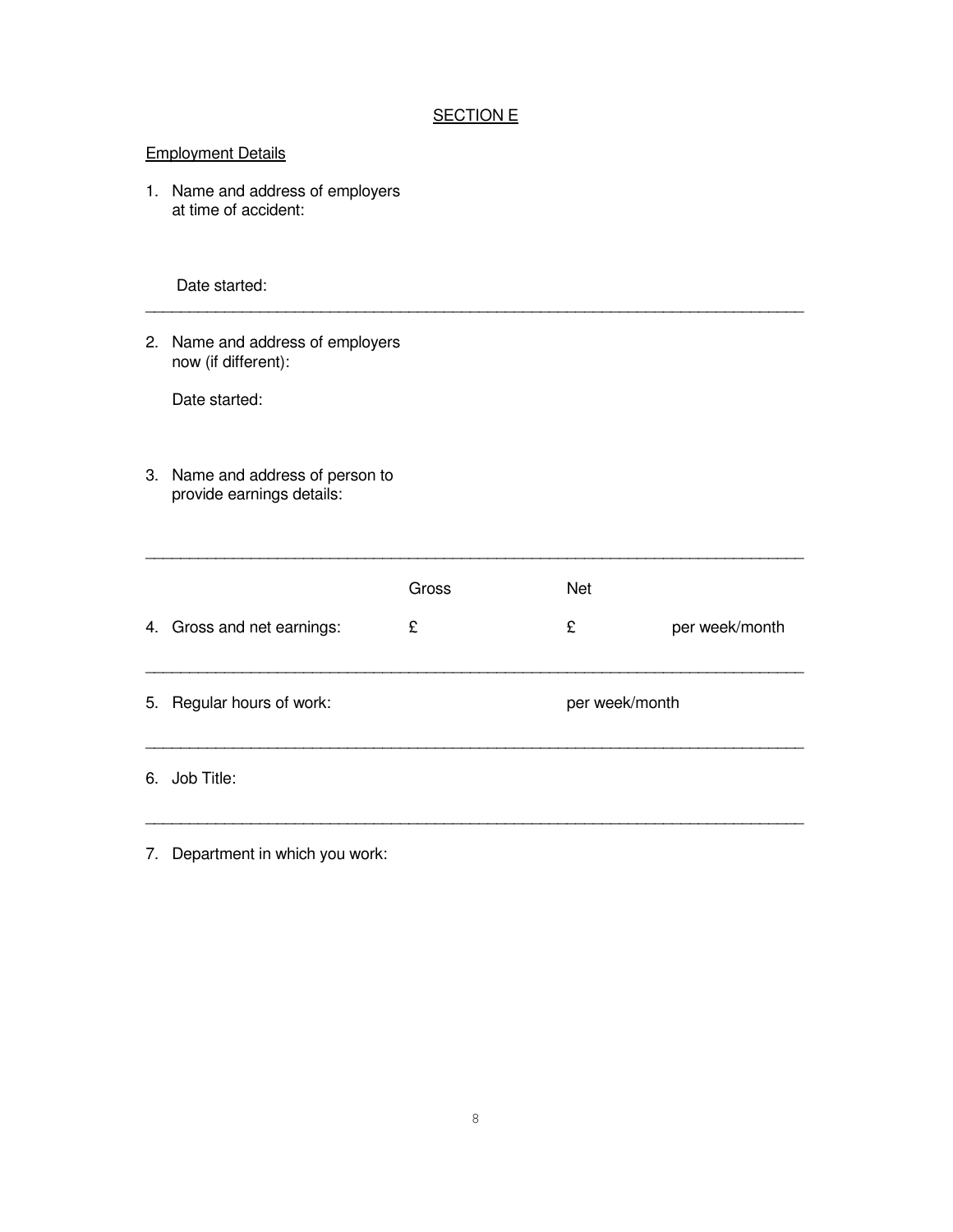#### **SECTION F**

| <b>Loss of Earnings/Expenses</b> |                                                                                          |        |  |
|----------------------------------|------------------------------------------------------------------------------------------|--------|--|
|                                  | 1. Period of absence from work:                                                          |        |  |
|                                  | 2. If absence from work is continuing,<br>when is anticipated date of return<br>to work? |        |  |
|                                  | 3. Have you returned to your normal job?<br>If NOT, what job are you doing?              | YES/NO |  |
|                                  | 4. Have you continued to lose pay since you<br>returned to work?                         | YES/NO |  |
|                                  | If YES please give details<br>of lost basic, overtime, bonus etc:                        |        |  |
|                                  | 5. What payments did you receive whilst<br>absent from work?                             | £      |  |
|                                  | 6. Have you applied for and are you<br>receiving state benefits?                         | YES/NO |  |
| $7_{\scriptscriptstyle{\sim}}$   | Address of local DSS office:                                                             |        |  |
|                                  | £<br>8. Hire charges<br>Please give details:                                             |        |  |
|                                  | 9. Storage charges<br>£<br>Please give details:                                          |        |  |